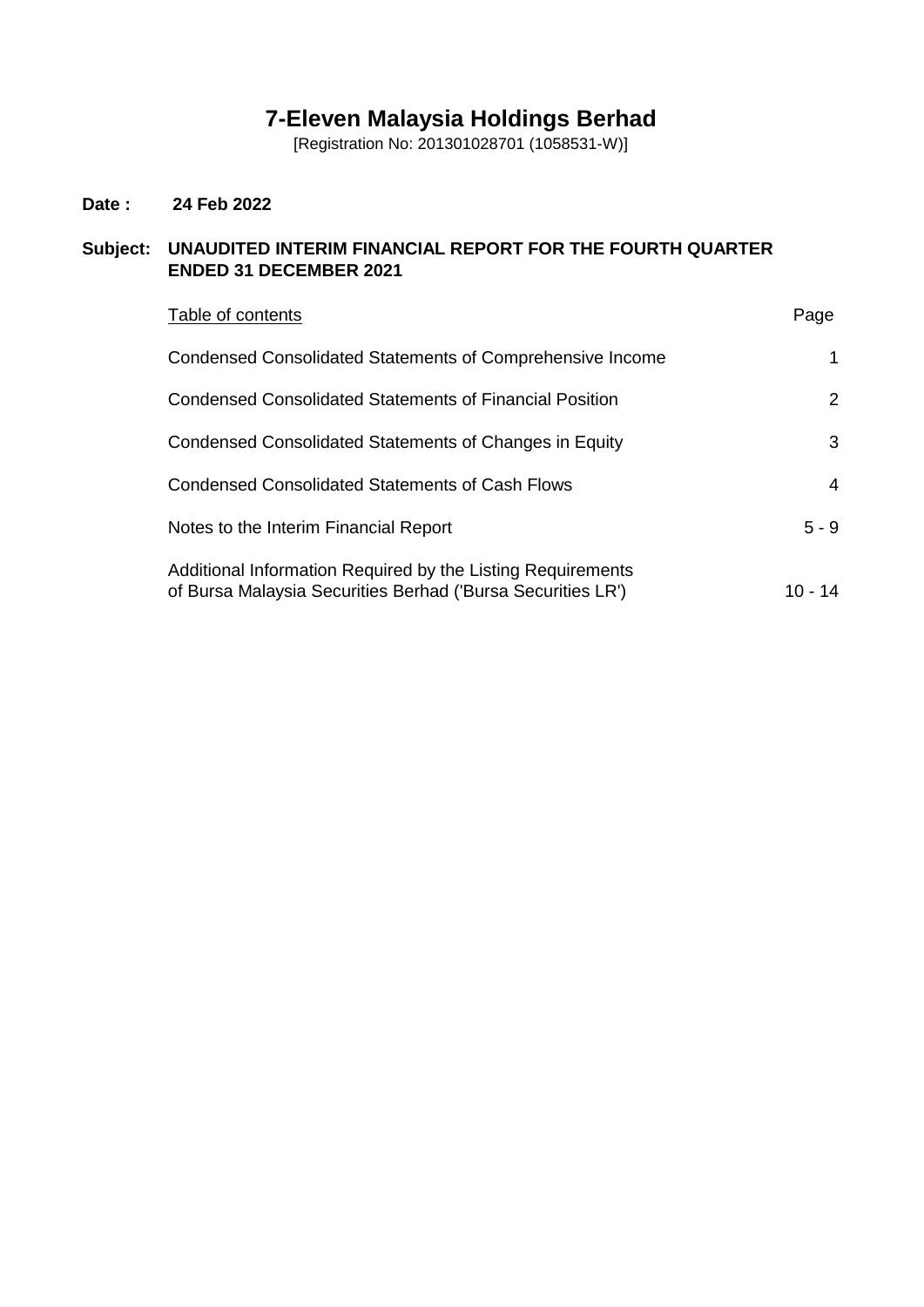## **UNAUDITED INTERIM FINANCIAL REPORT FOR THE FOURTH QUARTER ENDED 31 DECEMBER 2021 CONDENSED CONSOLIDATED STATEMENTS OF COMPREHENSIVE INCOME**

|                                                                                                                                                                                                | <b>INDIVIDUAL QUARTER</b>   |                             | <b>CUMULATIVE QUARTER</b>   |                             |  |
|------------------------------------------------------------------------------------------------------------------------------------------------------------------------------------------------|-----------------------------|-----------------------------|-----------------------------|-----------------------------|--|
|                                                                                                                                                                                                | 3 months ended              |                             | 12 months ended             |                             |  |
|                                                                                                                                                                                                | 31.12.2021<br><b>RM'000</b> | 31.12.2020<br><b>RM'000</b> | 31.12.2021<br><b>RM'000</b> | 31.12.2020<br><b>RM'000</b> |  |
| Revenue                                                                                                                                                                                        | 795,064                     | 591,417                     | 2,809,087                   | 2,539,028                   |  |
| Cost of sales                                                                                                                                                                                  | (570, 641)                  | (432, 634)                  | (2,049,504)                 | (1,817,141)                 |  |
| <b>Gross profit</b>                                                                                                                                                                            | 224,423                     | 158,783                     | 759,583                     | 721,887                     |  |
| Other operating income                                                                                                                                                                         | 50,229                      | 55,451                      | 170,989                     | 168,143                     |  |
| Selling and distribution expenses                                                                                                                                                              | (164, 246)                  | (139, 137)                  | (621, 717)                  | (616, 565)                  |  |
| Administrative and other operating expenses                                                                                                                                                    | (45, 649)                   | (47, 212)                   | (154, 756)                  | (155, 569)                  |  |
| <b>Profit from operations</b>                                                                                                                                                                  | 64,757                      | 27,885                      | 154,099                     | 117,896                     |  |
| Finance costs                                                                                                                                                                                  | (15,900)                    | (14, 226)                   | (61, 200)                   | (54, 274)                   |  |
| Share of results of an associate                                                                                                                                                               |                             |                             |                             | (966)                       |  |
| <b>Profit before tax</b>                                                                                                                                                                       | 48,857                      | 13,659                      | 92,899                      | 62,656                      |  |
| Income tax expense                                                                                                                                                                             | (16,064)                    | (8, 137)                    | (34,059)                    | (27, 303)                   |  |
| Profit after tax                                                                                                                                                                               | 32,793                      | 5,522                       | 58,840                      | 35,353                      |  |
| Other comprehensive income not to be<br>reclassified to profit or loss in<br>subsequent periods:<br>Revaluation of land and buildings<br>Deferred taxation<br>Total other comprehensive income | 1,372<br>(133)              | 337<br>(92)                 | 1,372<br>(133)              | 337<br>(92)                 |  |
| (net of taxation):                                                                                                                                                                             | 1,239                       | 245                         | 1,239                       | 245                         |  |
| Total comprehensive income for the<br>financial year                                                                                                                                           | 34,032                      | 5,767                       | 60,079                      | 35,598                      |  |
| Profit after tax attributable to:                                                                                                                                                              |                             |                             |                             |                             |  |
| Equity holders of the Company                                                                                                                                                                  | 29,243                      | 4,444                       | 44,348                      | 29,766                      |  |
| Non-controlling interest                                                                                                                                                                       | 3,550                       | 1,078                       | 14,492                      | 5,587                       |  |
|                                                                                                                                                                                                | 32,793                      | 5,522                       | 58,840                      | 35,353                      |  |
| Total comprehensive income for the<br>financial year                                                                                                                                           |                             |                             |                             |                             |  |
| Equity holders of the Company<br>Non-controlling interest                                                                                                                                      | 30,682<br>3,350             | 4,689<br>1,078              | 45,370<br>14,709            | 30,011<br>5,587             |  |
|                                                                                                                                                                                                | 34,032                      | 5,767                       | 60,079                      | 35,598                      |  |
| Basic/diluted earnings per ordinary share (sen)<br>(Note B11)                                                                                                                                  | 2.60                        | 0.39                        | 3.93                        | 2.60                        |  |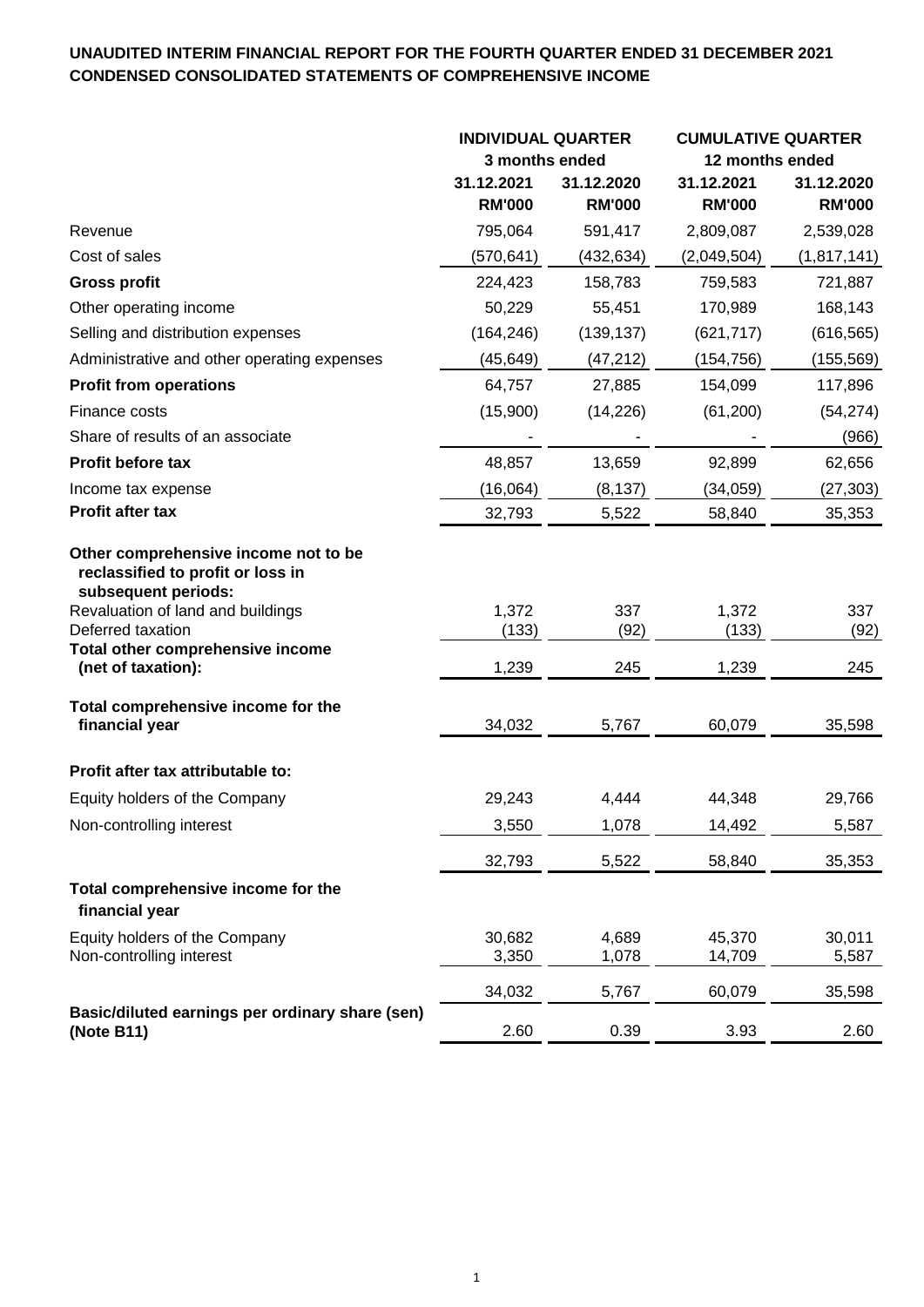### **UNAUDITED INTERIM FINANCIAL REPORT FOR THE FOURTH QUARTER ENDED 31 DECEMBER 2021 CONDENSED CONSOLIDATED STATEMENTS OF FINANCIAL POSITION**

|                                                                     |                  | <b>The Group</b> |
|---------------------------------------------------------------------|------------------|------------------|
|                                                                     | <b>Unaudited</b> | <b>Audited</b>   |
|                                                                     | As at            | As at            |
|                                                                     | 31.12.2021       | 31.12.2020       |
| <b>Assets</b>                                                       | <b>RM'000</b>    | <b>RM'000</b>    |
| <b>Non-current assets</b>                                           |                  |                  |
|                                                                     | 322,461          |                  |
| Property, plant and equipment                                       |                  | 346,484          |
| Investment property                                                 | 23,956           |                  |
| Right of use assets                                                 | 667,803          | 672,881          |
| Intangible assets                                                   | 473,259          | 425,492          |
| Other investments                                                   | 72,801           | 5,174            |
| Sundry receivables                                                  | 15,612           | 13,782           |
| Deferred tax assets                                                 | 2,091            | 6,777            |
|                                                                     | 1,577,983        | 1,470,590        |
|                                                                     |                  |                  |
| <b>Current assets</b>                                               |                  |                  |
| Inventories                                                         | 383,151          | 288,947          |
| Sundry receivables                                                  | 85,788           | 96,183           |
| Tax recoverable                                                     | 4,447            |                  |
| Other investment                                                    | 41,527           | 46,149           |
| Cash and bank balances                                              | 158,020          | 134,980          |
|                                                                     | 672,933          | 566,259          |
| <b>Total assets</b>                                                 | 2,250,916        |                  |
|                                                                     |                  | 2,036,849        |
| <b>Equity and liabilities</b>                                       |                  |                  |
| Equity attributable to equity holders of the Company                |                  |                  |
| Share capital                                                       | 1,485,138        | 1,485,138        |
| Treasury shares                                                     | (161, 410)       | (157, 243)       |
| Capital reorganisation deficit                                      | (1,343,248)      | (1,343,248)      |
| Assets revaluation reserve                                          | 43,236           | 42,214           |
|                                                                     |                  |                  |
| <b>Retained profits</b>                                             | 66,266           | 39,899           |
|                                                                     | 89,982           | 66,760           |
| Non-controlling interest                                            | 92,061           | 94,461           |
| <b>Total equity</b>                                                 | 182,043          | 161,221          |
|                                                                     |                  |                  |
| <b>Non-current liabilities</b>                                      |                  |                  |
| Provisions                                                          | 9,889            | 9,572            |
| <b>Borrowings</b>                                                   | 555,363          | 331,710          |
| Lease liabilities                                                   | 551,765          | 559,833          |
| Contingent consideration                                            | 33,138           |                  |
| <b>Contract liabilities</b>                                         | 12,816           | 10,563           |
| Deferred tax liabilities                                            | 64,017           | 61,255           |
|                                                                     | 1,226,988        | 972,933          |
|                                                                     |                  |                  |
| <b>Current liabilities</b>                                          |                  |                  |
| Provisions                                                          | 479              | 1,936            |
| <b>Borrowings</b>                                                   | 84,874           | 201,365          |
| Trade payables                                                      | 501,864          | 441,498          |
| Other payables                                                      | 138,239          | 143,481          |
| Lease liabilities                                                   |                  |                  |
|                                                                     | 108,317          | 100,016          |
| <b>Contract liabilities</b>                                         | 8,112            | 3,981            |
| Taxation                                                            |                  | 10,418           |
|                                                                     | 841,885          | 902,695          |
| <b>Total liabilities</b>                                            | 2,068,873        | 1,875,628        |
| <b>Total equity and liabilities</b>                                 | 2,250,916        | 2,036,849        |
|                                                                     |                  |                  |
| Net assets per share attributable to ordinary equity holders of the |                  |                  |
| Company, based on number of outstanding shares                      |                  |                  |
| in issue with voting rights (sen)                                   | 7.99             | 5.93             |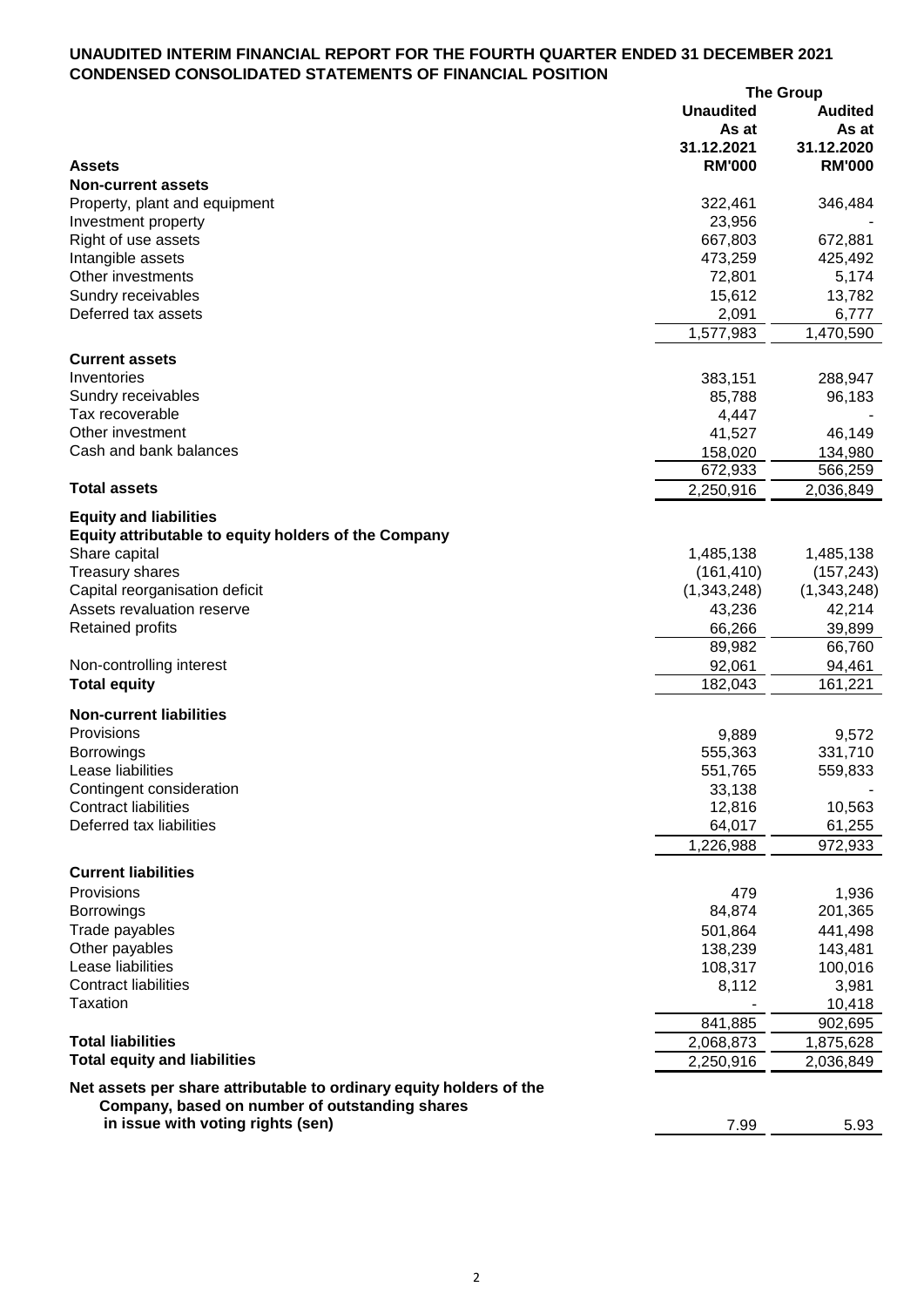### **UNAUDITED INTERIM FINANCIAL REPORT FOR THE FOURTH QUARTER ENDED 31 DECEMBER 2021 CONDENSED CONSOLIDATED STATEMENTS OF CHANGES IN EQUITY**

|                                                                                           | Attributable to Equity Holders of the Company |                                            |                                                       |                                                   |                                      |                               |                                                  |                                  |
|-------------------------------------------------------------------------------------------|-----------------------------------------------|--------------------------------------------|-------------------------------------------------------|---------------------------------------------------|--------------------------------------|-------------------------------|--------------------------------------------------|----------------------------------|
|                                                                                           | <b>Share</b><br>capital<br><b>RM'000</b>      | <b>Treasury</b><br>shares<br><b>RM'000</b> | Capital<br>reorganisation<br>deficit<br><b>RM'000</b> | Assets<br>revaluation<br>reserve<br><b>RM'000</b> | Retained<br>profits<br><b>RM'000</b> | <b>Total</b><br><b>RM'000</b> | Non-<br>controlling<br>interest<br><b>RM'000</b> | Total<br>equity<br><b>RM'000</b> |
| At 1 January 2021                                                                         |                                               |                                            |                                                       |                                                   |                                      |                               |                                                  |                                  |
| As previously stated                                                                      | 1,485,138                                     | (157, 243)                                 | (1,343,248)                                           | 42,214                                            | 39,899                               | 66,760                        | 94,461                                           | 161,221                          |
| Acquisition of a subsidiaries                                                             |                                               |                                            |                                                       |                                                   |                                      |                               | 2,480                                            | 2,480                            |
| Acquisition of treasury shares                                                            |                                               | (4, 167)                                   |                                                       |                                                   |                                      | (4, 167)                      | $\overline{\phantom{a}}$                         | (4, 167)                         |
| Total comprehensive income                                                                |                                               |                                            |                                                       | 1,022                                             | 44,348                               | 45,370                        | 14,709                                           | 60,079                           |
| <b>Transaction with owners:</b>                                                           |                                               |                                            |                                                       |                                                   |                                      |                               |                                                  |                                  |
| Changes in subsidiary's ownership<br>interests that do not result in a<br>loss of control |                                               |                                            |                                                       |                                                   | 40                                   | 40                            | (207)                                            | (167)                            |
| Dividends on ordinary shares                                                              |                                               |                                            |                                                       |                                                   | (18,021)                             | (18,021)                      |                                                  | (18,021)                         |
| Dividends paid to non-controlling<br>interests                                            |                                               |                                            |                                                       |                                                   |                                      |                               | (19, 513)                                        | (19, 513)                        |
| Issuance of shares by subsidiaries<br>to non-controlling interests                        |                                               |                                            |                                                       |                                                   |                                      |                               | 131                                              | 131                              |
| At 31 December 2021                                                                       | 1,485,138                                     | (161, 410)                                 | (1,343,248)                                           | 43,236                                            | 66,266                               | 89,982                        | 92,061                                           | 182,043                          |
| At 1 January 2020                                                                         |                                               |                                            |                                                       |                                                   |                                      |                               |                                                  |                                  |
| As previously stated                                                                      | 1,485,138                                     | (128, 928)                                 | (1,343,248)                                           | 41,969                                            | 46,985                               | 101,916                       | 195                                              | 102,111                          |
| Acquisition of a subsidiary                                                               |                                               |                                            |                                                       |                                                   |                                      |                               | 95,197                                           | 95,197                           |
| Acquisition of treasury shares                                                            |                                               | (28, 315)                                  |                                                       |                                                   |                                      | (28, 315)                     | $\overline{\phantom{a}}$                         | (28, 315)                        |
| Total comprehensive income                                                                |                                               |                                            |                                                       | 245                                               | 29,766                               | 30,011                        | 5,587                                            | 35,598                           |
| <b>Transaction with owners:</b>                                                           |                                               |                                            |                                                       |                                                   |                                      |                               |                                                  |                                  |
| Changes in subsidiary's ownership<br>interests that do not result in a                    |                                               |                                            |                                                       |                                                   |                                      |                               |                                                  |                                  |
| loss of control                                                                           |                                               |                                            |                                                       |                                                   | (10, 398)                            | (10, 398)                     | (2, 394)                                         | (12, 792)                        |
| Dividends on ordinary shares<br>Dividends paid to non-controlling                         |                                               |                                            |                                                       |                                                   | (26, 454)                            | (26, 454)                     |                                                  | (26, 454)                        |
| interests                                                                                 |                                               |                                            |                                                       |                                                   |                                      |                               | (4, 124)                                         | (4, 124)                         |
| At 31 December 2020                                                                       | 1,485,138                                     | (157, 243)                                 | (1,343,248)                                           | 42,214                                            | 39,899                               | 66,760                        | 94,461                                           | 161,221                          |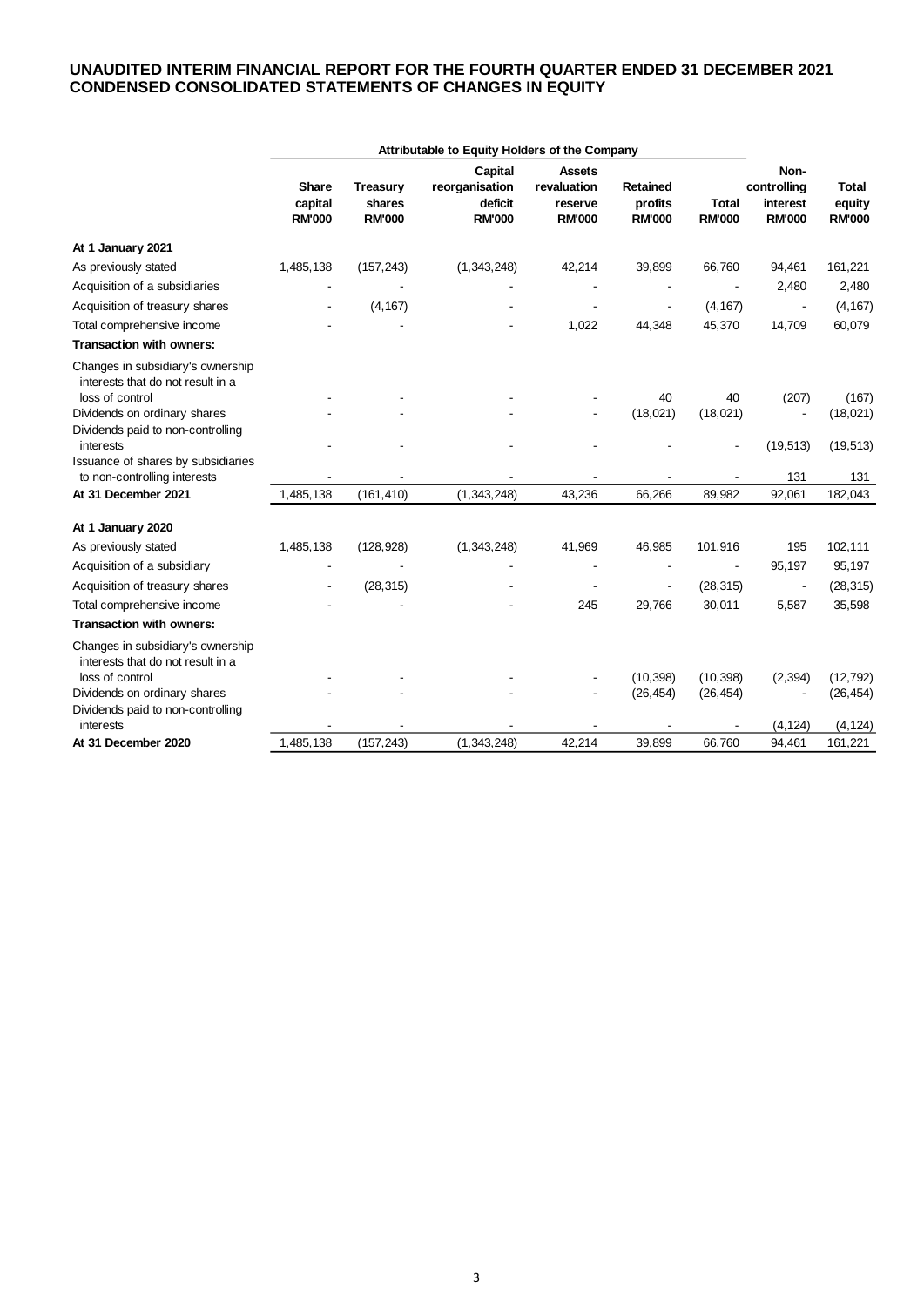#### **UNAUDITED INTERIM FINANCIAL REPORT FOR THE FOURTH QUARTER ENDED 31 DECEMBER 2021 CONDENSED CONSOLIDATED STATEMENTS OF CASH FLOWS CUMULATIVE QUARTER**

|                                                                                      | <b>CUMULATIVE QUARTER</b><br>12 months ended |                             |
|--------------------------------------------------------------------------------------|----------------------------------------------|-----------------------------|
|                                                                                      |                                              |                             |
|                                                                                      | 31.12.2021<br><b>RM'000</b>                  | 31.12.2020<br><b>RM'000</b> |
| Cash flows from operating activities                                                 |                                              |                             |
| Cash receipts from customers and other receivables                                   | 3,038,972                                    | 2,747,950                   |
| Cash paid to suppliers and employees                                                 | (2,705,124)                                  | (2,454,779)                 |
| Cash generated from operations                                                       | 333,848                                      | 293,171                     |
| Interest paid                                                                        | (25, 335)                                    | (19, 638)                   |
| Tax paid                                                                             | (45, 400)                                    | (33, 571)                   |
| Tax refund                                                                           | 40                                           | 631                         |
| Net cash generated from operating activities                                         | 263,153                                      | 240,593                     |
| Cash flows from investing activities                                                 |                                              |                             |
| Acquisition of an associate                                                          |                                              | (7, 512)                    |
| Acquisition of subsidiaries and businesses                                           | (25, 667)                                    | (328, 597)                  |
| Acquisition of other investments                                                     | (67, 714)                                    | (2,848)                     |
| Changes in subsidiary's ownership interests                                          |                                              |                             |
| that do not result in a loss of control                                              | (166)                                        | (5, 843)                    |
| Purchase of property, plant and equipment                                            | (47, 929)                                    | (68, 302)                   |
| Proceeds from disposal of property, plant and equipment                              | 1,500                                        | 131                         |
| Proceeds from disposal of other investments<br>Dividend received                     |                                              | 3,336<br>44                 |
| Interest received                                                                    | 105<br>2,350                                 | 2,009                       |
| Increase in pledge fixed deposits with licensed bank                                 | (1,023)                                      |                             |
| Net change in short term funds                                                       | 4,622                                        | 23,013                      |
| Net cash used in investing activities                                                | (133, 922)                                   | (384,569)                   |
|                                                                                      |                                              |                             |
| <b>Cash flows from financing activities</b>                                          |                                              |                             |
| Acquisition of treasury shares<br>Dividends paid to shareholders of the Company      | (4, 167)<br>(18,021)                         | (28, 315)<br>(26, 454)      |
| Dividends paid to non-controlling interests                                          | (19, 513)                                    | (4, 124)                    |
| Proceeds from bankers' acceptances                                                   | 228,500                                      | 320,340                     |
| Proceeds from medium term note                                                       | 498,939                                      |                             |
| Proceeds from term loan                                                              | 43,730                                       | 377,000                     |
| Proceeds from revolving credit                                                       | 20,000                                       |                             |
| Proceeds from issuance of shares by subsidiaries                                     |                                              |                             |
| to non-controlling interests                                                         | 131                                          |                             |
| Payment of principal portion of lease liabilities                                    | (146, 947)                                   | (134, 300)                  |
| Repayment of bankers' acceptances                                                    | (304, 440)                                   | (282, 400)                  |
| Repayment of term loans                                                              | (386, 785)                                   | (39, 123)                   |
| Repayment of revolving credit                                                        | (20,000)                                     |                             |
| Repayment of hire purchase and finance lease liabilities                             | (51)                                         | (82)                        |
| Net cash (used in)/from financing activities                                         | (108, 624)                                   | 182,542                     |
| Net increase in cash and cash equivalents                                            | 20,607                                       | 38,566                      |
| Cash and cash equivalents at beginning of the financial year                         | 134,773                                      | 96,207                      |
| Cash and cash equivalents at end of the financial year                               | 155,380                                      | 134,773                     |
| Cash and cash equivalents at the end of the financial year comprises the following:- |                                              |                             |
| Cash and bank balances                                                               | 155,380                                      | 134,649                     |
| Fixed deposits with licensed banks                                                   | 2,640                                        | 331                         |
|                                                                                      | 158,020                                      | 134,980                     |
| Less: Fixed deposit pledged to licensed bank                                         | (2,640)                                      | (207)                       |
|                                                                                      | 155,380                                      | 134,773                     |
|                                                                                      |                                              |                             |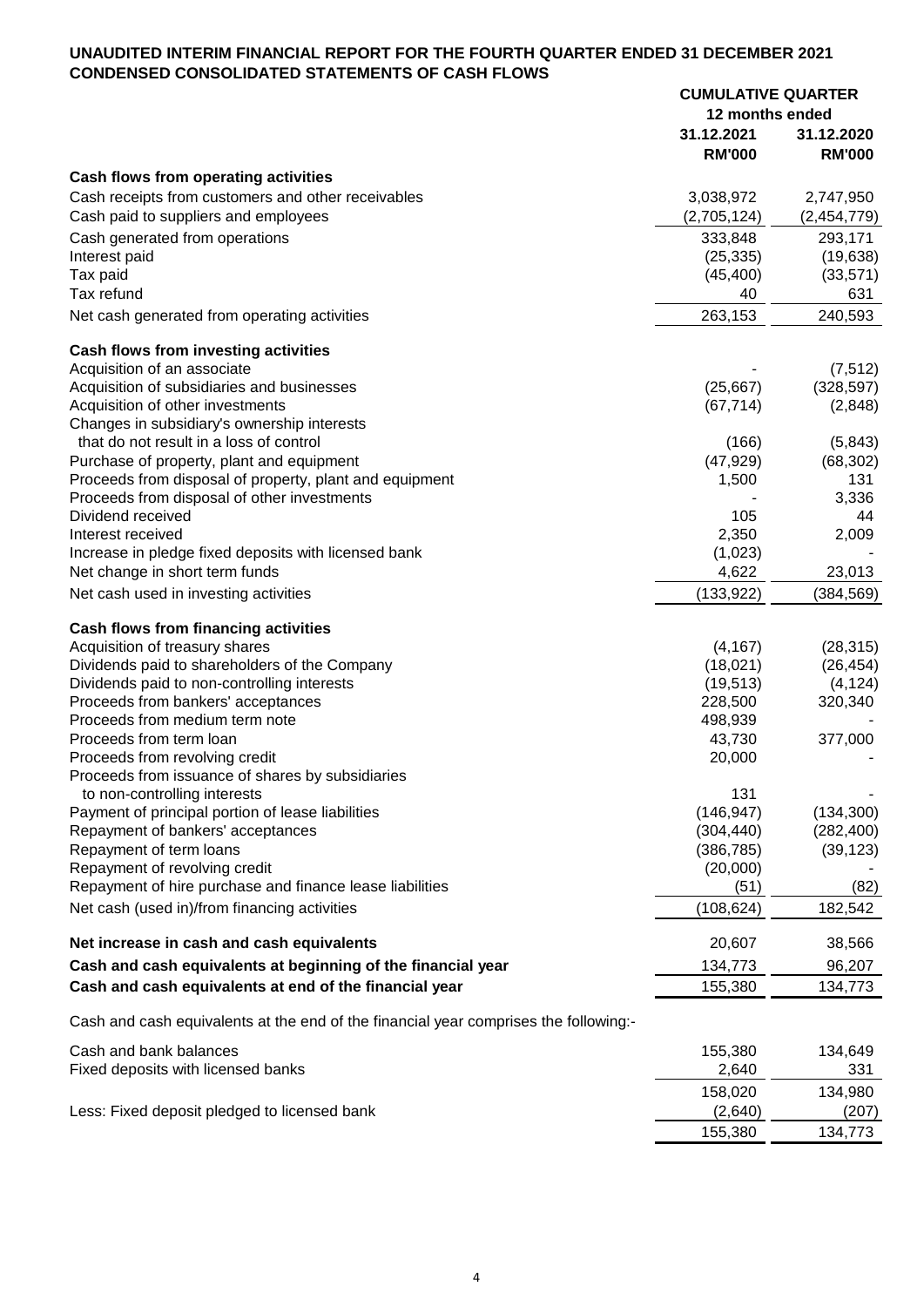#### **A1. CORPORATE INFORMATION**

7-Eleven Malaysia Holdings Berhad ("SEM" or "the Company") is a public limited liability company, incorporated and domiciled in Malaysia.

SEM is an investment holding company, with 2 major subsidiaries:-

- (a) 7-Eleven Malaysia Sdn Bhd ("7EMSB"), which manages the operations and franchising of the convenience store chain under the "7-Eleven" brand; and
- (b) Caring Pharmacy Group Berhad, which operates the pharmaceutical retail chain under the "Caring", "Wellings" and "Georgetown" brands.

The Company and its subsidiaries are collectively referred to as the Group.

#### **A2. BASIS OF PREPARATION**

The interim financial report is unaudited and has been prepared in accordance with the requirements of Malaysian Financial Reporting Standard ("MFRS") 134 Interim Financial Reporting issued by the Malaysian Accounting Standards Board and paragraph 9.22 and Appendix 9B of the Listing Requirements of Bursa Malaysia Securities Berhad. It should be read in conjunction with the Group's annual audited financial statements for the year ended 31 December 2020.

The interim financial report is presented in Ringgit Malaysia ("RM") and all values are rounded to the nearest thousand ("RM'000") except when otherwise indicated.

#### **A3. CHANGES IN ACCOUNTING POLICIES**

The accounting policies and methods of computation adopted in the preparation of the interim financial report are consistent with those adopted in the audited financial statements for the year ended 31 December 2020 except as follows:

On 1 January 2021, the Group adopted the following amended MFRSs mandatory for annual financial period beginning on or after 1 January 2021:

| <b>Description</b>                                                                                     | <b>Effective for annual</b><br>financial periods<br>beginning on<br>or after |
|--------------------------------------------------------------------------------------------------------|------------------------------------------------------------------------------|
| Amendments to MFRS 9, MFRS 139, MFRS 7, MFRS 4 and MFRS 16:<br>Interest Rate Benchmark Reform- Phase 2 | 1 January 2021                                                               |

Adoption of the above standards and interpretations did not have any significant impact on the financial performance or position of the Group.

The standards, amendments to standards and IC Interpretation that are issued but not yet effective up to the date of issuance of the Group's financial statements are disclosed below:

|                                                                                                                                      | <b>Effective for annual</b><br>financial periods<br>beginning on |
|--------------------------------------------------------------------------------------------------------------------------------------|------------------------------------------------------------------|
|                                                                                                                                      | or after                                                         |
| MFRS 3: Reference to Conceptual Framework (Amendments to MFRS 3)                                                                     | 1 January 2022                                                   |
| MFRS 9: Fees in the 10% Test for Derecognition of Financial Liabilities                                                              | 1 January 2022                                                   |
| Amendments to MFRS 116 Property, Plant and Equipment:<br>Proceeds before Intended Use                                                | 1 January 2022                                                   |
| Amendments to MFRS 137 Provisions, Contingent Liabilities and Contingent Assets:<br>Onerous Contracts- Cost of Fulfilling a Contract | 1 January 2022                                                   |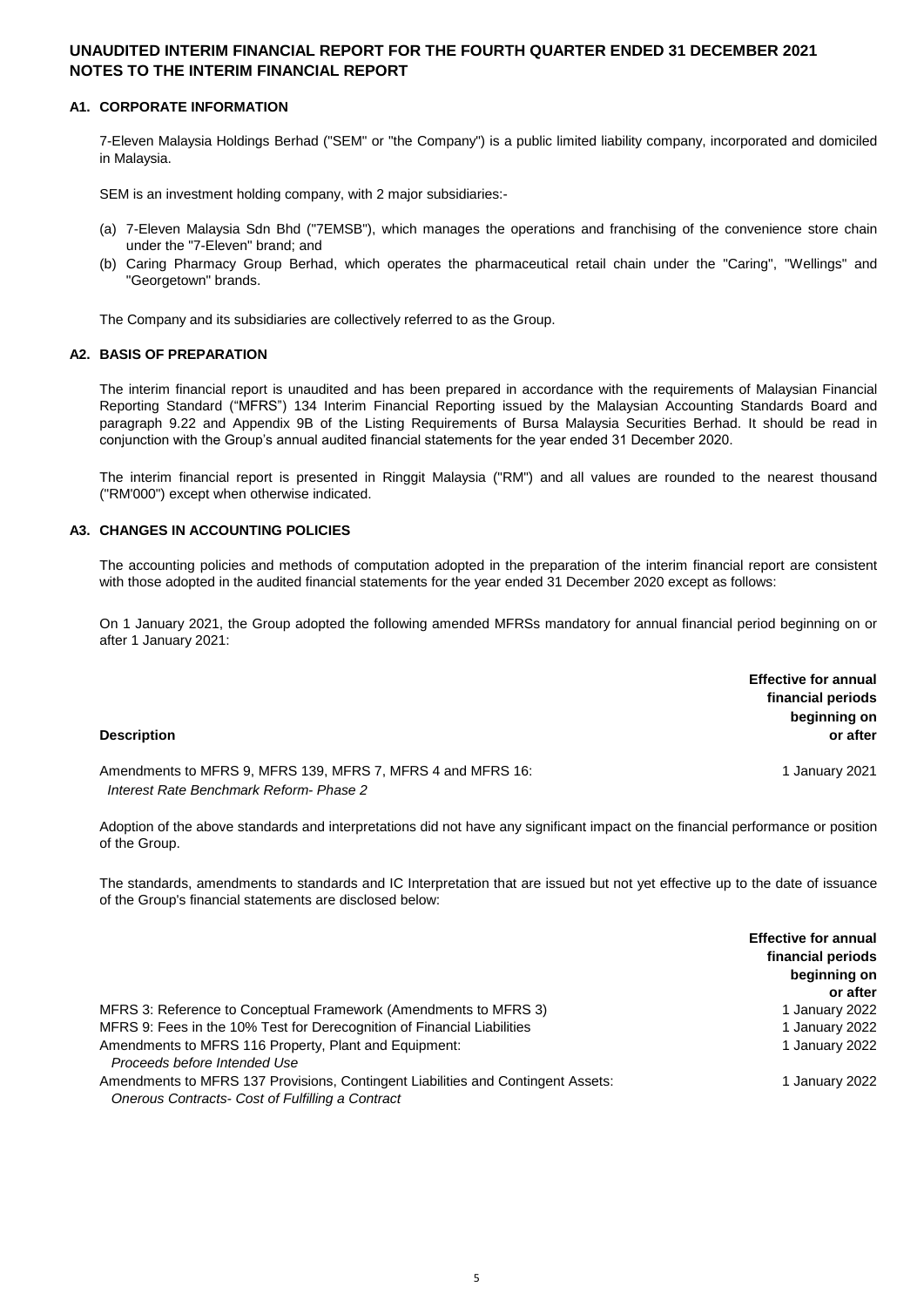#### **A3. CHANGES IN ACCOUNTING POLICIES (CONT'D)**

|                                                                                                             | <b>Effective for annual</b><br>financial periods |
|-------------------------------------------------------------------------------------------------------------|--------------------------------------------------|
| <b>Description</b>                                                                                          | beginning on<br>or after                         |
| Annual improvements to MFRS Standards 2018 - 2020 Cycle                                                     | 1 January 2022                                   |
| Amendments to MFRS 1: First-time Adoption of Malaysian Financial Reporting Standards<br>(i)                 |                                                  |
| Amendments to MFRS 3: Business Combination<br>(ii)                                                          |                                                  |
| Amendments to MFRS 9: Financial Instruments<br>(iii)                                                        |                                                  |
| (iv) Amendments to MFRS 16: Leases                                                                          |                                                  |
| Amendments to MFRS 141: Agriculture<br>(v)                                                                  |                                                  |
| MFRS 108: Definition of Accounting Estimates (Amendments to MFRS 108)                                       | 1 January 2023                                   |
| MFRS 101: Disclosure of Accounting Policies (Amendments to MFRS 101)                                        | 1 January 2023                                   |
| Amendments to MFRS 101 Presentation of Financial Statements:                                                |                                                  |
| Classification of Liabilities as Current or Non-current                                                     | 1 January 2023                                   |
| <b>MFRS 17: Insurance Contracts</b>                                                                         | 1 January 2023                                   |
| Amendments to MFRS 17 Insurance Contracts                                                                   | 1 January 2023                                   |
| Amendments to MFRS 17: Initial Application of MFRS 17 and MFRS 9- Comparative information                   | 1 January 2023                                   |
| Amendments to MFRS 112: Deferred Tax related to Assets and Liabilities arising from<br>a Single Transaction | 1 January 2023                                   |

The Group has not early adopted any of the new or revised standards and amendments to standards that have been issued but not yet effective for the Group's accounting period beginning on or after 1 January 2021. The Group intend to adopt these standards, if applicable, when they become effective. The initial application of the new or revised MFRSs and Amendments to MFRSs, which will be applied prospectively or which requires extended disclosures, is not expected to have any significant financial impacts to the financial statements of the Group upon their initial adoption.

#### **A4. SEASONALITY OR CYCLICALITY OF OPERATIONS**

The business of the Group typically experience higher customer count, transaction value and sales during weekends, public holidays, school holidays and festive periods such as Chinese New Year, Hari Raya, Deepavali and Christmas. Additionally, the various stages of National Recovery Plan have an influence on trading hours as well as phasing of sales.

#### **A5. ITEMS OF UNUSUAL NATURE**

There were no unusual items affecting assets, liabilities, equity, net income or cash flows during the financial period under review.

#### **A6. CHANGES IN ESTIMATES**

There were no changes in estimates of amounts reported in prior financial year that have had a material effect in the current financial period.

#### **A7. CHANGES IN COMPOSITION OF THE GROUP**

On 29 January 2021, Caring Pharmacy Retail Management Sdn Bhd ("Caring"), an indirect 75%-owned subsidiary of SEM, completed the acquisitions of equity interests in pharmacy companies as well as business assets comprising the following:

- (i) 67% equity interest in The Pill House Pharmacy Sdn Bhd ("TPH") for a cash consideration of about RM24.94 million;
- (ii) 60% equity interest in Wellings Pharmacy Sdn Bhd ("Wellings") for a cash consideration of RM19.90 million;
- (iii) business assets in three (3) pharmacy outlets held by Farmasi Sri Nibong Sdn Bhd for a cash consideration of RM3.00 million; and
- (iv) business assets in one (1) pharmacy outlet held by Farmasi Sri Nibong (Pekaka) Sdn Bhd for a cash consideration of RM0.45 million.

Accordingly, TPH and Wellings, through Caring, are now 67% and 60%-owned subsidiaries of SEM.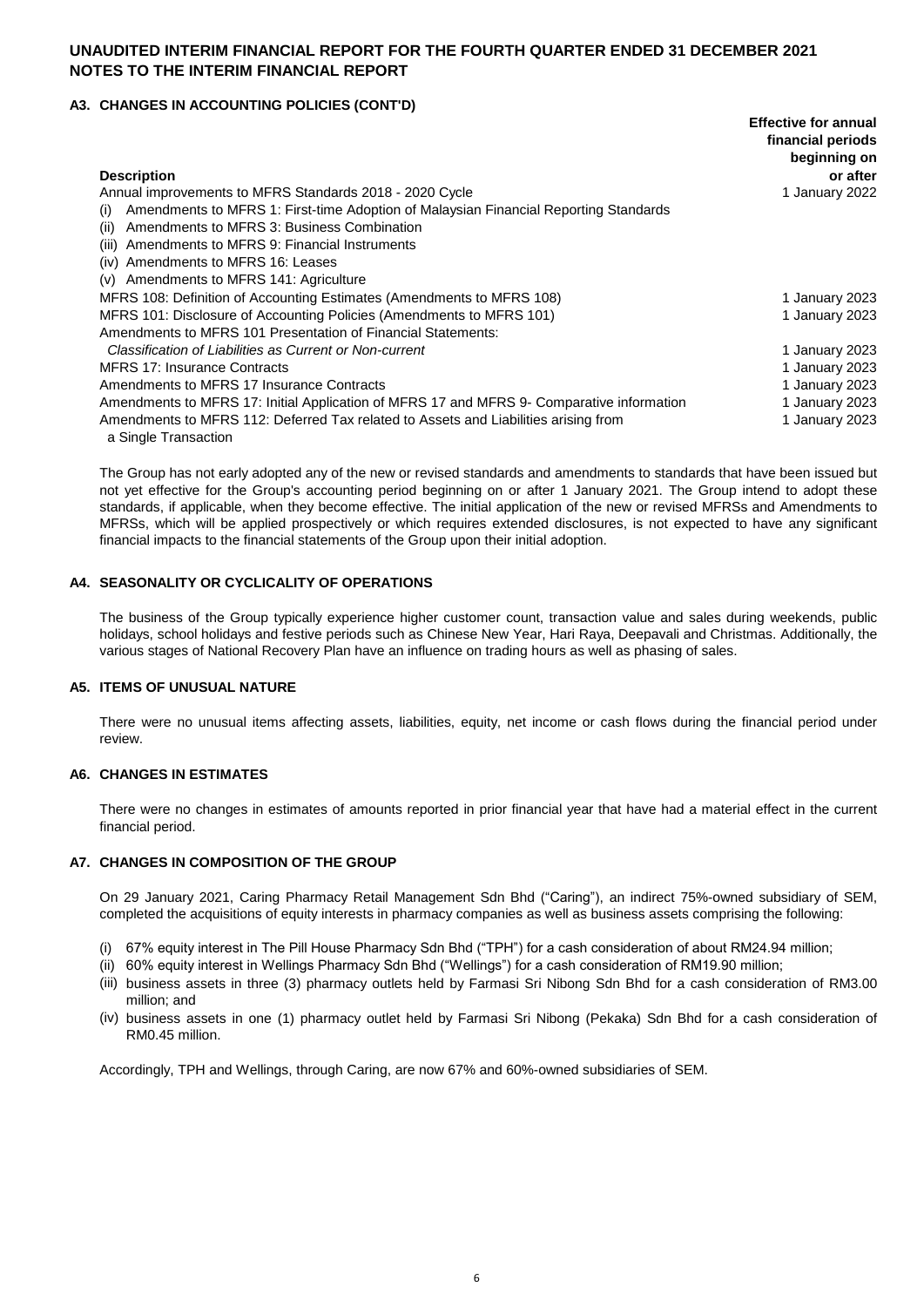#### **A8. DEBT AND EQUITY SECURITIES**

There were no issuances and repayments of debt and equity securities, share cancellations and resales of treasury shares for the current financial year ended 31 December 2021 and period up to the date of this announcement other than the following:-

#### **Treasury shares**

During the financial year ended 31 December 2021, the Company repurchased 2,930,000 of its issued ordinary shares from the open market at an average price of RM1.42 per share with internally generated funds. The shares repurchased are being held as treasury shares.

The number of treasury shares bought back and held in hand as at 31 December 2021 are as follows:

|              |        |                | Price per share (RM) |           | Number of | Amount |
|--------------|--------|----------------|----------------------|-----------|-----------|--------|
| <b>Month</b> | Lowest | <b>Highest</b> | Average              | shares    | (RM'000)  |        |
| Mar 2021     | 1.36   | 1.40           | 1.38                 | 600.000   | 831       |        |
| Apr 2021     | 1.41   | 1.44           | 1.43                 | 2,330,000 | 3,336     |        |
|              |        |                |                      | 2,930,000 | 4.167     |        |

#### Medium Term Notes

The Company has established a 15-year medium term notes ("MTN") programme of RM600.0 million in nominal value ("MTN Programme"), which was lodged with the Securities Commission Malaysia ("SC")) on 15 April 2021 in accordance with the SC's Guidelines on Unlisted Capital Market Products under the Lodge and Launch Framework.

The Company has completed its maiden MTN issuance of RM500.0 million ("Series 1 MTN") under the MTN Programme on 28 June 2021.

#### **A9. DIVIDEND PAID**

During the financial year ended 31 December 2021, the Company paid a single tier cash dividend of 1.6 sen per ordinary share on 1,126,320,000 ordinary shares with voting rights. The entitlement date was fixed on 6 May 2021 and the cash dividend was paid on 21 May 2021.

#### **A10.SEGMENT REPORT**

Segmental analysis for the financial year ended 31 December 2021 is as follows:

|                                              |                 | Inter-        |               |
|----------------------------------------------|-----------------|---------------|---------------|
|                                              | <b>External</b> | segment       | Total         |
| Revenue                                      | <b>RM'000</b>   | <b>RM'000</b> | <b>RM'000</b> |
| For the twelve months ended 31 December 2021 |                 |               |               |
| Convenience stores                           | 1,810,454       |               | 1,810,454     |
| Pharmaceutical                               | 998.456         |               | 998,456       |
| <b>Others</b>                                | 177             | 680           | 857           |
| Inter-segment elimination                    |                 | (680)         | (680)         |
|                                              | 2,809,087       |               | 2,809,087     |
| For the twelve months ended 31 December 2020 |                 |               |               |
| Convenience stores                           | 2,063,369       |               | 2,063,369     |
| Pharmaceutical                               | 475.476         |               | 475,476       |
| <b>Others</b>                                | 183             | 690           | 873           |
| Inter-segment elimination                    |                 | (690)         | (690)         |
|                                              | 2,539,028       |               | 2,539,028     |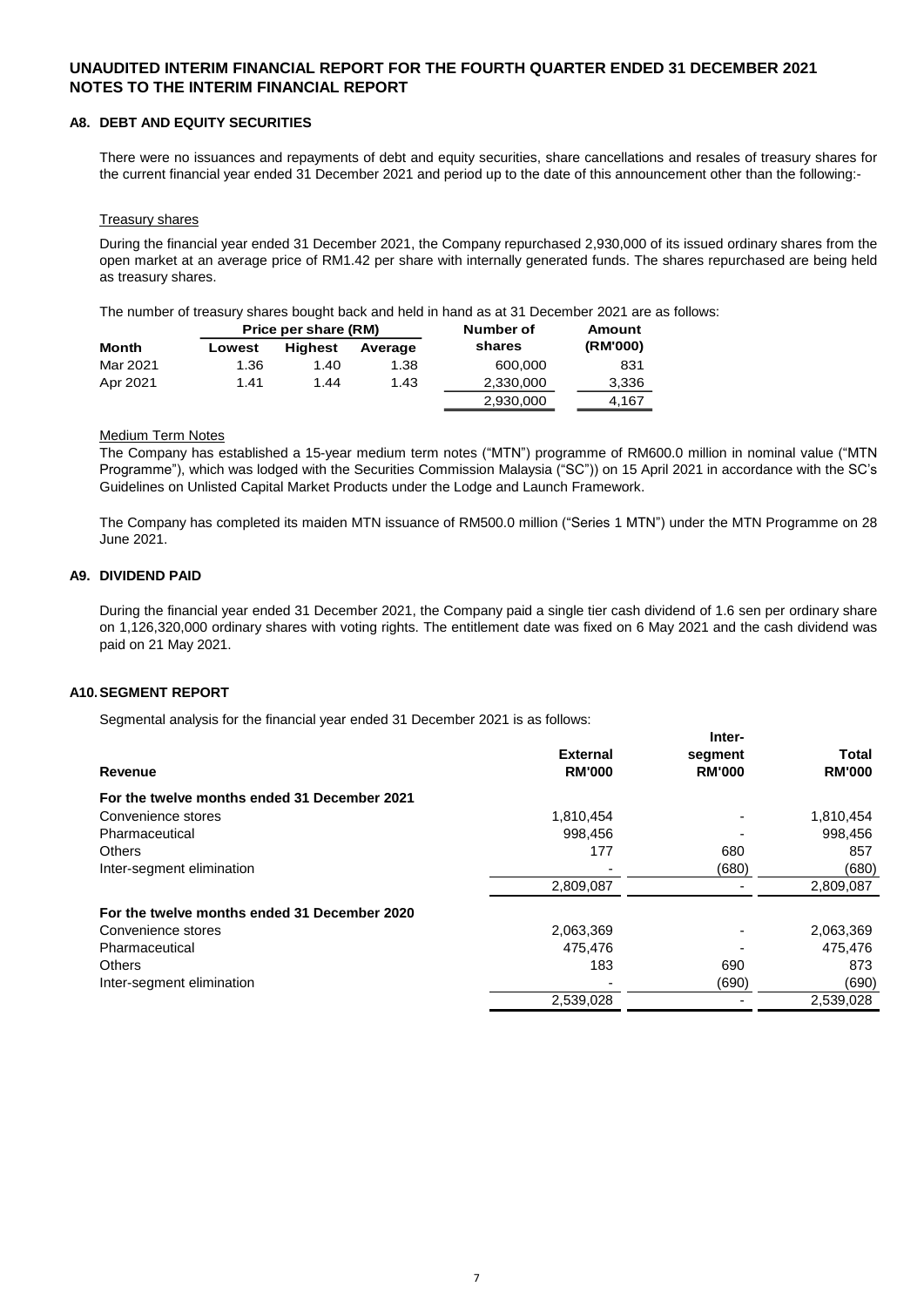### **A10.SEGMENT REPORT (CONT'D)**

|                                  | <b>CUMULATIVE QUARTER</b><br>12 months ended |               |  |
|----------------------------------|----------------------------------------------|---------------|--|
| <b>Results</b>                   | 31.12.2021                                   | 31.12.2020    |  |
|                                  | <b>RM'000</b>                                | <b>RM'000</b> |  |
| Convenience stores               | 98,694                                       | 100,644       |  |
| Pharmaceutical                   | 57,473                                       | 26,577        |  |
| <b>Others</b>                    | (4, 418)                                     | (11, 334)     |  |
|                                  | 151,749                                      | 115,887       |  |
| Interest income                  | 2,350                                        | 2,009         |  |
| <b>Profit from operations</b>    | 154,099                                      | 117,896       |  |
| Share of results of an associate |                                              | (966)         |  |
| Finance costs                    | (61, 200)                                    | (54, 274)     |  |
| <b>Profit before tax</b>         | 92,899                                       | 62,656        |  |
| Income tax expense               | (34,059)                                     | (27, 303)     |  |
| Net profit for the year          | 58,840                                       | 35,353        |  |
|                                  |                                              |               |  |

### **A11.PROPERTY, PLANT AND EQUIPMENT**

During the 12 months ended 31 December, the Group acquired assets at costs of RM47.9 million (2020 : RM68.3 million). The assets acquired comprise mainly of renovation, furniture, fittings, equipment and computer equipment.

### **A12.SIGNIFICANT RELATED PARTY TRANSACTIONS**

|                                                               |                                                                                                   | <b>CUMULATIVE QUARTER</b><br>12 months ended |                             |
|---------------------------------------------------------------|---------------------------------------------------------------------------------------------------|----------------------------------------------|-----------------------------|
| <b>Transacting party</b>                                      | <b>Type of transaction</b>                                                                        | 31.12.2021<br><b>RM'000</b>                  | 31.12.2020<br><b>RM'000</b> |
| With subsidiaries company                                     |                                                                                                   |                                              |                             |
| 7-Eleven Malaysia Sdn Bhd<br>("7-Eleven Malaysia" or "7EMSB") | Advances (to)/from 7EMSB                                                                          | (109, 933)                                   | 35,682                      |
|                                                               | Interest expense on advances<br>from 7EMSB                                                        | 1,874                                        | 3,793                       |
| Convenience Shopping (Sabah)<br>Sdn Bhd ("CSSSB")             | <b>Advances to CSSSB</b>                                                                          |                                              | (377,000)                   |
|                                                               | Interest income on advances to<br><b>CSSSB</b>                                                    | (20, 021)                                    | (6, 468)                    |
| With companies in which TSVT is<br>deemed interested*         |                                                                                                   |                                              |                             |
| U Mobile Sdn. Bhd.<br>("U Mobile")                            | Receipts of payment from<br>U Mobile for commission for<br>sale of mobile phone reloads           | 9,797                                        | 13,360                      |
|                                                               | Payments to U Mobile for reload<br>transaction values for in-store<br>services for sale of mobile |                                              |                             |
|                                                               | phone reloads<br>Receipts of payment from<br>U Mobile for advertisement                           | 157,173                                      | 211,369                     |
|                                                               | placement fees                                                                                    | 9,423                                        | 8,928                       |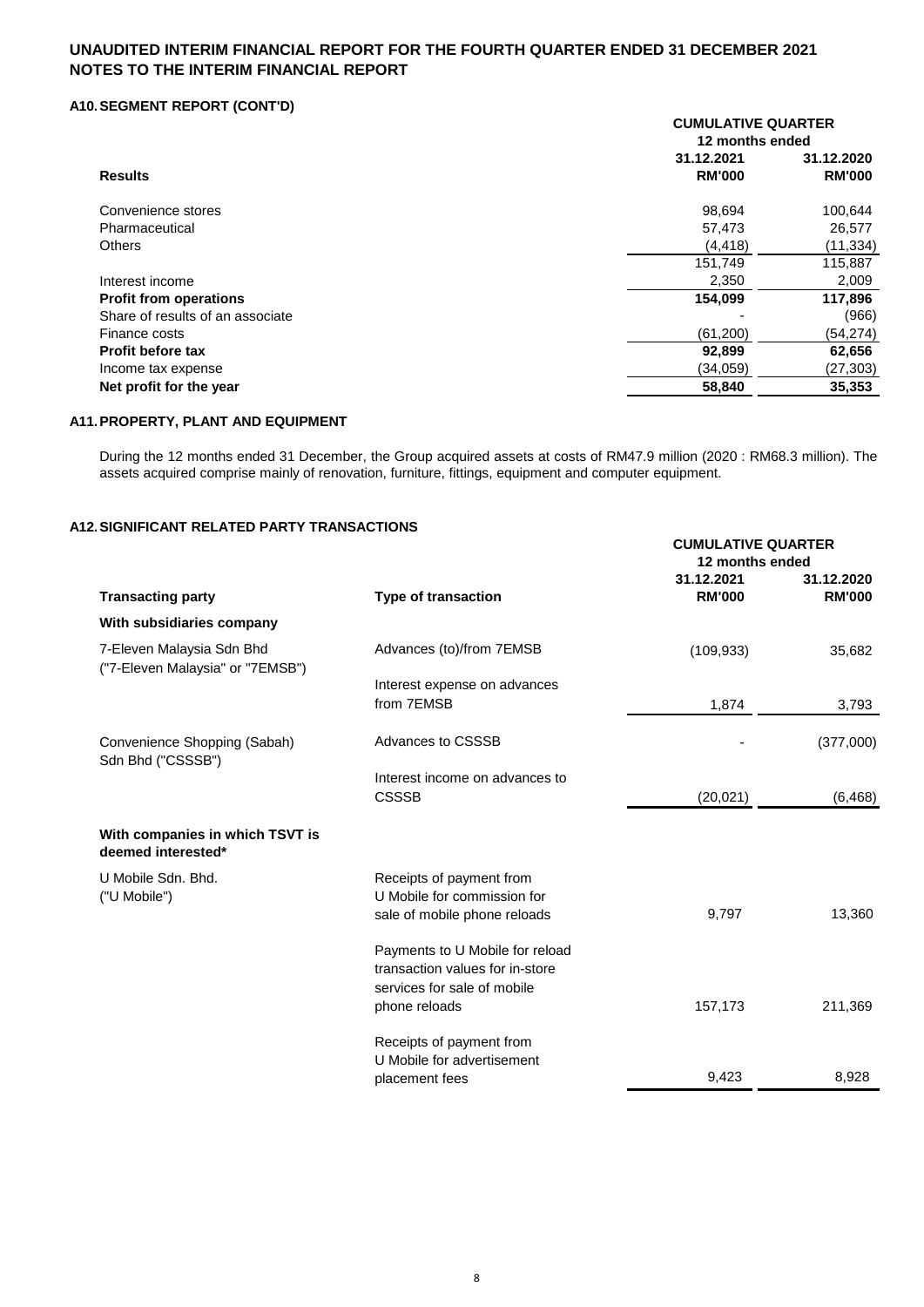#### **A12.SIGNIFICANT RELATED PARTY TRANSACTIONS (CONT'D)**

|                                                                           |                                                                                           | <b>CUMULATIVE QUARTER</b><br>12 months ended |                             |  |
|---------------------------------------------------------------------------|-------------------------------------------------------------------------------------------|----------------------------------------------|-----------------------------|--|
| <b>Transacting party</b>                                                  | <b>Type of transaction</b>                                                                | 31.12.2021<br><b>RM'000</b>                  | 31.12.2020<br><b>RM'000</b> |  |
| With companies in which TSVT is<br>deemed interested*                     |                                                                                           |                                              |                             |  |
| Securexpress Services Sdn. Bhd.<br>("Securexpress")                       | Payments to Securexpress for<br>fees relating to the delivery of<br>merchandise to stores | 6,411                                        | 7,783                       |  |
| Berjaya Food Trading Sdn Bhd<br>("B Food")                                | Payment to B Food for purchase of<br>beverages                                            | 4,950                                        | 2,993                       |  |
| Berjaya Times Square Sdn. Bhd.<br>("Berjaya Times Square")                | Payment to BTSB for rental of<br>property                                                 | 1,202                                        | 1,358                       |  |
| Nural Enterprise Sdn Bhd<br>("Nural")                                     | Payments to Nural for rental of<br>property                                               | 1,500                                        | 1,358                       |  |
| Sun Media Corporation Sdn Bhd<br>("Sun Media")                            | Advertising fees on placement of<br>advertisement in The Sun<br>newspaper                 | 874                                          | 1,258                       |  |
|                                                                           | Display fees from placement of<br>The Sun newspaper in 7-Eleven's<br>stores               | 720                                          | 720                         |  |
| Razer Pay Holdings Pte. Ltd.<br>and its subsidiary companies<br>("Razer") | Receipts of commission from Razer<br>for in-store services                                | 36,747                                       | 33,328                      |  |
|                                                                           | Payments to Razer for transaction<br>values for in-store services                         | 3,988,170                                    | 2,739,994                   |  |
|                                                                           | Receipts of transaction values from<br>Razer for e-wallet transactions                    | 289,043                                      | 144,991                     |  |
|                                                                           |                                                                                           |                                              |                             |  |

#### **A13.CONTINGENT LIABILITIES**

The Group has bank guarantees amounting to RM9,018,534 (31 December 2020: RM9,114,563) as security deposits in favour of various government and statutory bodies, and private companies.

The bank guarantee facility is granted to 7EMSB and Caring on a clean basis.

#### **A14.CAPITAL COMMITMENTS**

|                                   | <b>The Group</b> |                |  |
|-----------------------------------|------------------|----------------|--|
|                                   | <b>Unaudited</b> | <b>Audited</b> |  |
|                                   | As at            | As at          |  |
|                                   | 31.12.2021       | 31.12.2020     |  |
|                                   | <b>RM'000</b>    | <b>RM'000</b>  |  |
| Property, plant and equipment     |                  |                |  |
| - approved and contracted for     | 9.141            | 9.492          |  |
| - approved but not contracted for | 238,108          | 116,252        |  |
|                                   | 247.249          | 125,744        |  |
|                                   |                  |                |  |

### **A15.SUBSEQUENT EVENT**

There were no significant events since the end of this current quarter up to the date of this announcement.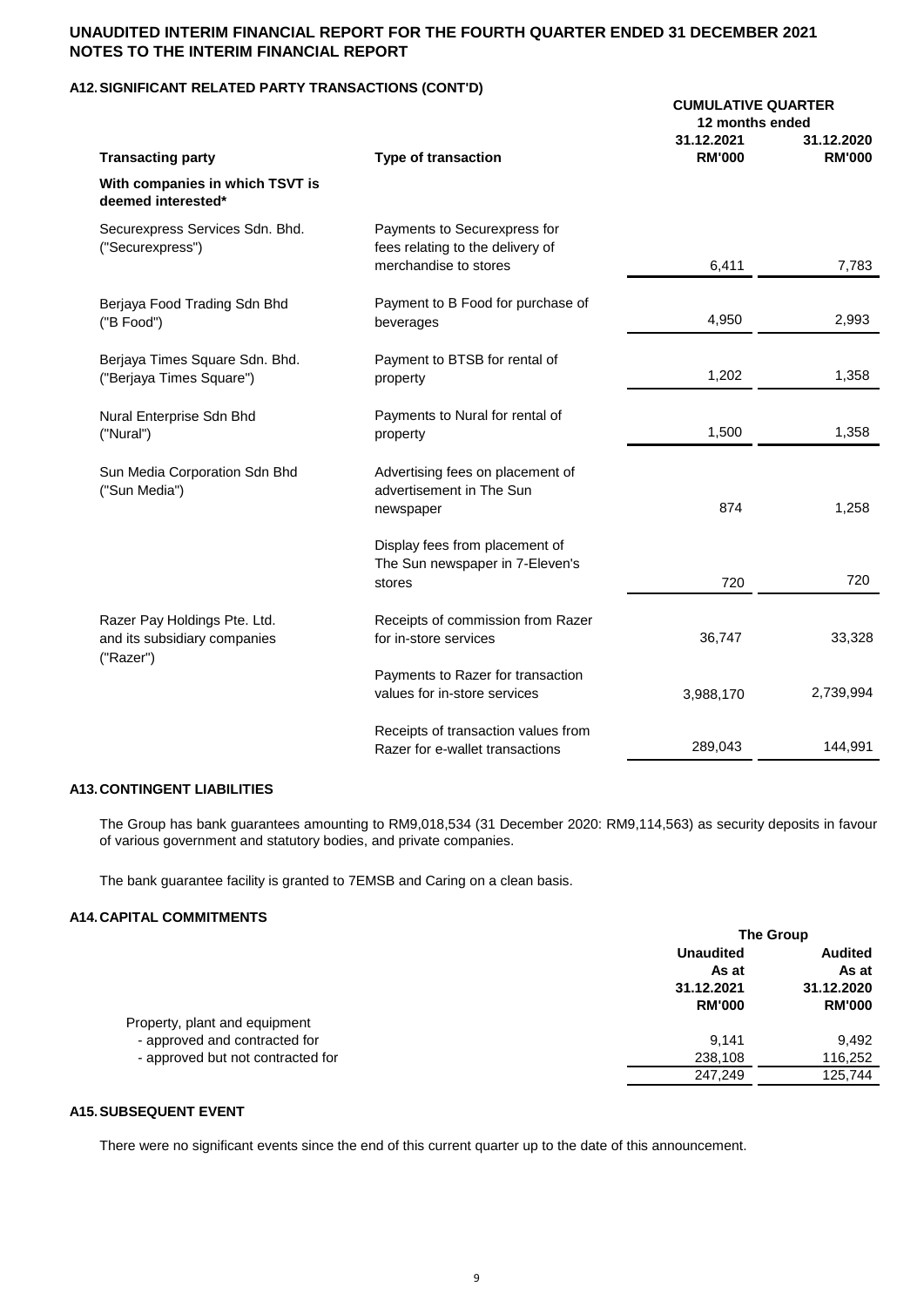#### **B1. REVIEW OF THE PERFORMANCE OF THE GROUP**

| <b>RM'000</b>      | 4Q21    | 4Q20     | Variance | $\frac{9}{6}$ | <b>YTD 4Q21</b> | <b>YTD 4Q20</b> | Variance   | %          |
|--------------------|---------|----------|----------|---------------|-----------------|-----------------|------------|------------|
| Revenue:           |         |          |          |               |                 |                 |            |            |
| Convenience stores | 520.248 | 427.232  | 93.016   | 21.8%         | 1,810,631       | 2,063,552       | (252, 921) | $(12.3)\%$ |
| Pharmaceutical     | 274,816 | 164,185  | 110,631  | 67.4%         | 998,456         | 475,476         | 522,980    | 110.0%     |
| Total              | 795,064 | 591,417  | 203,647  | 34.4%         | 2,809,087       | 2,539,028       | 270,059    | 10.6%      |
| Core profit:       |         |          |          |               |                 |                 |            |            |
| Convenience stores | 25.809  | 10.465   | 15.344   | 146.6%        | 40.283          | 48,005          | (7, 722)   | $(16.1)\%$ |
| Pharmaceutical     | 11.707  | 7.204    | 4.503    | 62.5%         | 41.962          | 21.112          | 20.850     | 98.8%      |
| Total              | 37,516  | 17,669   | 19.847   | 112.3%        | 82,245          | 69,117          | 13,128     | 19.0%      |
| Corporate exercise |         |          |          |               |                 |                 |            |            |
| expenses           | (4.723) | (12.147) | 7.424    |               | (23.405)        | (33.764)        | 10.359     |            |
| <b>PAT</b>         | 32,793  | 5,522    | 27.271   | 493.9%        | 58,840          | 35,353          | 23.487     | 66.4%      |

#### **Review of Current Quarter Performance versus Corresponding Quarter Last Year**

For the current quarter, consumer-related activities expanded with the re-opening of the economy vis-à-vis the relaxation of COVID-19 containment measures under the National Recovery Plan. Notably, with the resumption of interstate travel, coupled with longer trading hours as compared to the previous year's corresponding quarter, the Convenience Stores segment recorded higher APSD and customer count, leading to a turnaround in SSSG of +18.8%. In this regard, Revenue increased by RM92.6m or +21.7% to RM520.2m, with an increase across all product categories, resulting in higher Gross Profits by RM42.8m or +34.9% to RM165.6m.

Operating Expenses increased by RM15.3m or +10.8%, driven by higher store operation related expenses. Excluding corporate exercise expenses, the Convenience Store segment recorded a Core Profit After Tax of RM25.9m.

Meanwhile, Revenue from the Pharmaceutical segment for the current quarter increased by RM110.6m or +67.4% to RM274.8m, in tandem with continued consumer focus on personal well-being and overall healthcare. Additionally, the acquisition of The Pill House and Wellings group contributed a revenue of RM84.4m for the current quarter. As a result, Profit After Tax increased by RM4.5m or +62.5% to RM11.7m.

Corporate exercise expenses of RM4.7m primarily consists of finance costs for the acquisition of Caring Group.

The Group's consolidated profit after tax for the current quarter after corporate exercise expenses is reported at RM32.8m, an increase of RM27.3m or +493.9%.

#### **Review of 12 Months Period Performance versus Corresponding Period Last Year**

With the overall shorter operating hours in year 2021, Revenue from the Convenience Stores segment declined by RM252.9m or -12.3% to RM1,810.6m with most product categories recording lower Revenue, thereby resulting in lower Gross Profits. Excluding corporate exercise expenses, the Convenience Store segment recorded a Core Profit After Tax of RM40.2m, a decline of RM7.7m or -16.1%.

Revenue from Pharmaceutical segment increased by RM523.0m or +110.0% to RM998.5m, while profit after tax closed at RM42.0m. The acquisition of The Pill House and Wellings group contributed revenue of RM260.0m.

The Group's consolidated profit after tax for the 12 months ended 31 December 2021 after corporate exercise expenses is reported at RM58.8m, an increase of RM23.5m or +66.4%.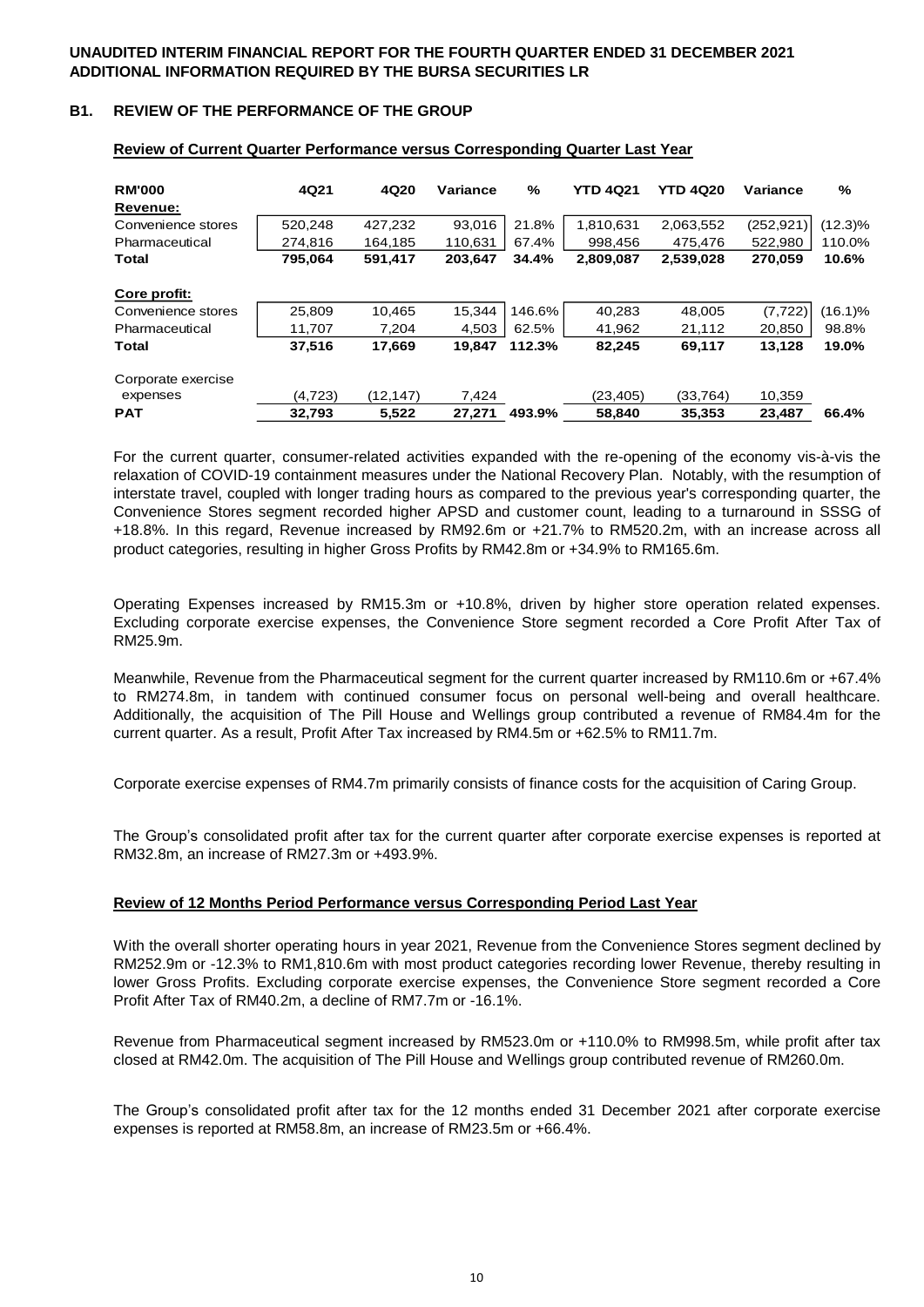#### **B2. MATERIAL CHANGES IN THE PROFIT BEFORE TAXATION FOR THE CURRENT QUARTER AS COMPARED WITH THE IMMEDIATE PRECEDING QUARTER**

The Group recorded a higher Profit before Tax for the fourth quarter by RM34.1m or +231.3% against the immediate preceding quarter mainly due to higher Revenue and Gross Profit in current quarter.

#### **B3. PROSPECTS**

The Group is optimistic on the recovery of Malaysia's economy in 2022, projected to be driven by normalisation in economic activities. Despite the emergence of the new COVID-19 variants, trading conditions are expected to turnaround with increased business and consumer confidence, in line with the high nationwide vaccination rate.

In the coming year, the Convenience Store segment will focus on rolling out its new 7 Café store format, a refreshed concept with much improved product offerings and in-store customer experience. In addition, the said 7 Café format is expected to contribute positively to the growth of fresh food category.

The Pharmaceutical segment, which had shown much resilience over the pandemic, will continue to strengthen its market share together with The Pill House and Wellings group. And through the recently announced joint venture with PT Era Caring Indonesia, the Group will mark its foray into the Indonesian market, operating a network of pharmacies under the brand "Wellings" in 2022.

## **B4. VARIANCE OF ACTUAL RESULTS FROM PROFIT FORECAST AND PROFIT GUARANTEE**

The Group did not issue any profit forecast or profit estimate previously in any public document.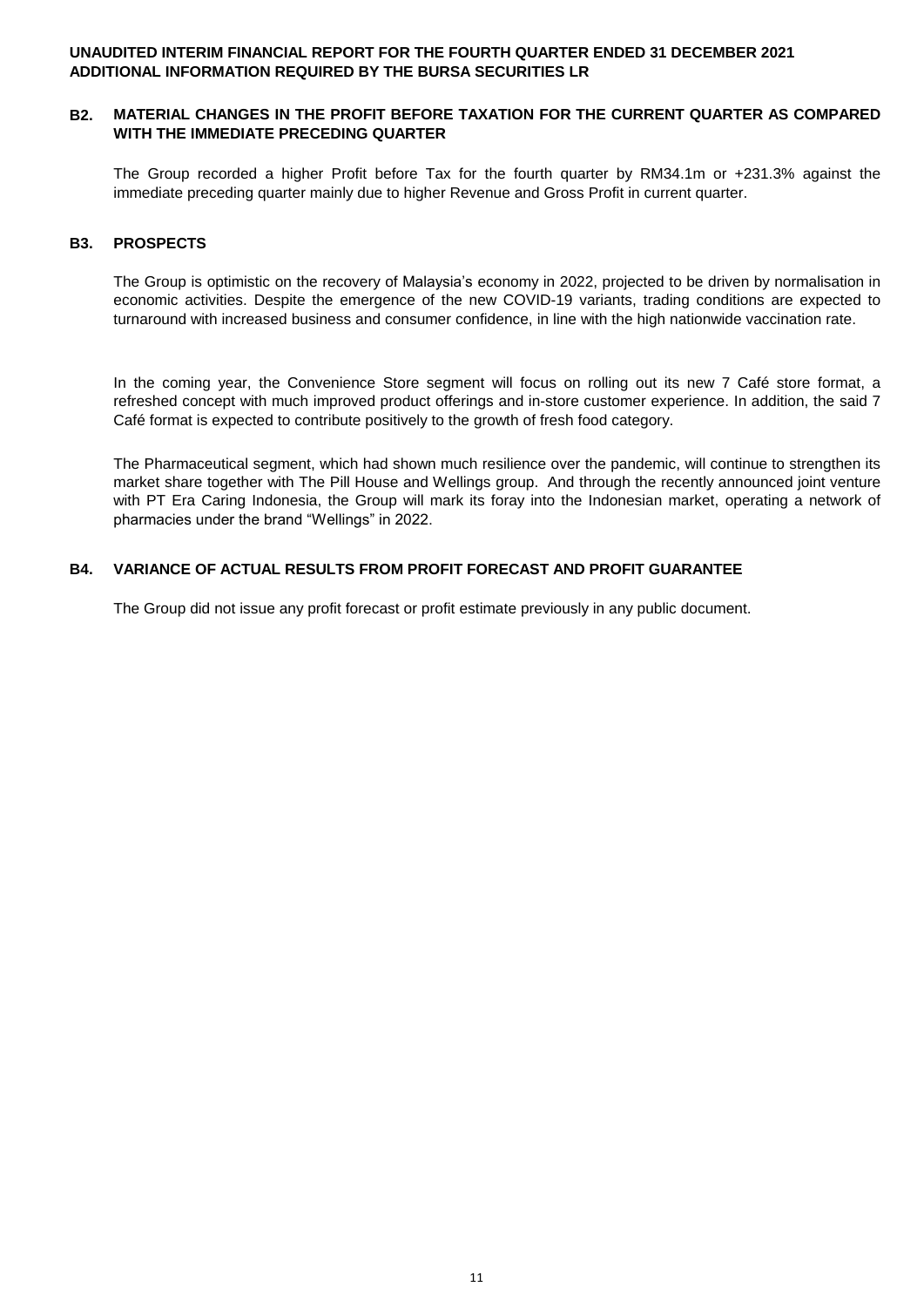## **B5. PROFIT FROM OPERATIONS**

Profit from operations is arrived at after charging/(crediting):

|                                            | <b>CURRENT QUARTER</b><br>3 months ended |                             | <b>CUMULATIVE QUARTER</b><br>12 months ended |                             |
|--------------------------------------------|------------------------------------------|-----------------------------|----------------------------------------------|-----------------------------|
|                                            | 31.12.2021<br><b>RM'000</b>              | 31.12.2020<br><b>RM'000</b> | 31.12.2021<br><b>RM'000</b>                  | 31.12.2020<br><b>RM'000</b> |
| Amortisation of intangible assets          | 1,130                                    | 2,416                       | 6,233                                        | 6,260                       |
| Amortisation of right of use               | 30,522                                   | 28,770                      | 120,985                                      | 110,510                     |
| Bad debts written off                      | 17                                       |                             | 18                                           | 8                           |
| Depreciation of property, plant            |                                          |                             |                                              |                             |
| and equipment                              | 17,712                                   | 17,284                      | 70,631                                       | 66,806                      |
| Dividend income                            | (29)                                     | (15)                        | (105)                                        | (44)                        |
| Fair value changes of FVTPL                |                                          |                             |                                              |                             |
| for investments in quoted shares           | (354)                                    | (2,326)                     | 87                                           | (1, 362)                    |
| (Gain)/Loss on foreign exchange            |                                          |                             |                                              |                             |
| translation differences                    | (5)                                      | (1)                         | 11                                           | (39)                        |
| Impairment loss on:                        |                                          |                             |                                              |                             |
| - Investment in an associate               |                                          | 6,546                       |                                              | 6,546                       |
| - Property, plant and equipment            | 376                                      | 243                         | 376                                          | 648                         |
| - Receivables                              |                                          | 250                         |                                              | 250                         |
| - Right of use assets                      | 3,329                                    | 4,127                       | 3,329                                        | 3,844                       |
| Interest income                            | (720)                                    | (100)                       | (2,350)                                      | (2,009)                     |
| (Gain)/Loss on disposal of property,       |                                          |                             |                                              |                             |
| plant and equipment                        | (26)                                     | 205                         | (680)                                        | 874                         |
| Property, plant and equipment              |                                          |                             |                                              |                             |
| written off                                | 515                                      | 4,655                       | 1,416                                        | 7,427                       |
| Provision for and write off of inventories | 4,310                                    | 9,607                       | 13,074                                       | 19,146                      |

Other than as presented in the condensed consolidated statements of comprehensive income and as disclosed above, there were no gain or loss on disposal of quoted or unquoted investments or properties, impairment of other assets, gain or loss on derivatives and exceptional items included in the results of the current quarter and financial year ended 31 December 2021.

## **B6. TAXATION**

|                                      | <b>CURRENT QUARTER</b><br>3 months ended |               | <b>CUMULATIVE QUARTER</b><br>12 months ended |               |
|--------------------------------------|------------------------------------------|---------------|----------------------------------------------|---------------|
|                                      | 31.12.2021                               | 31.12.2020    | 31.12.2021                                   | 31.12.2020    |
|                                      | <b>RM'000</b>                            | <b>RM'000</b> | <b>RM'000</b>                                | <b>RM'000</b> |
| Income tax:                          |                                          |               |                                              |               |
| Current period provision             | 16,409                                   | 13,772        | 35,645                                       | 35,542        |
| (Over)/under provision in prior year | (3,997)                                  | 2,918         | (3,796)                                      | 3,130         |
|                                      | 12,412                                   | 16,690        | 31,849                                       | 38,672        |
| Deferred tax:                        |                                          |               |                                              |               |
| Relating to reversal of              |                                          |               |                                              |               |
| temporary differences                | (751)                                    | (6, 150)      | (2, 193)                                     | (8,702)       |
| Under/(over) provision in prior year | 4,403                                    | (2, 403)      | 4,403                                        | (2,667)       |
|                                      | 3,652                                    | (8, 553)      | 2,210                                        | (11,369)      |
|                                      | 16,064                                   | 8,137         | 34,059                                       | 27,303        |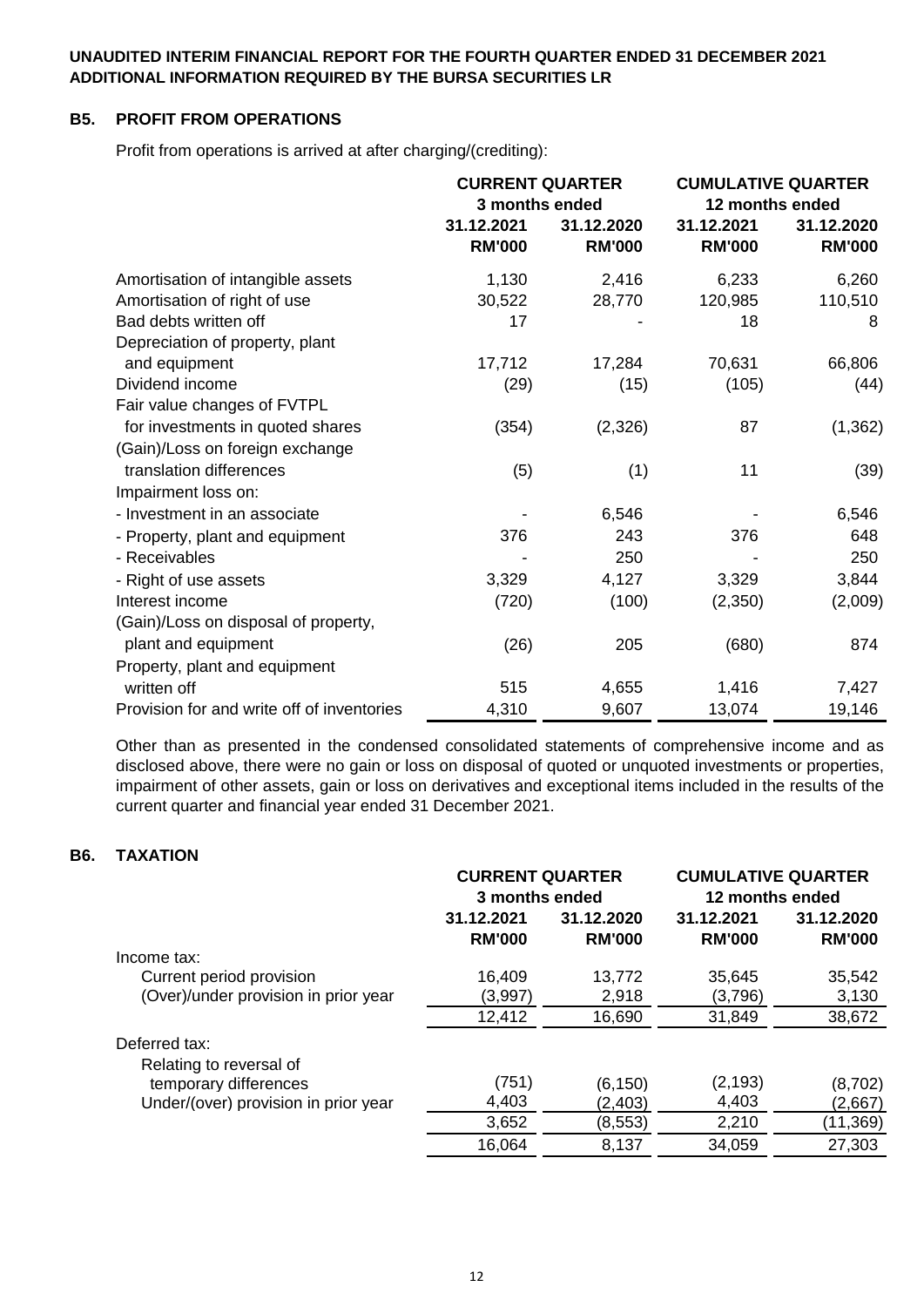## **B6. TAXATION (CONT'D)**

Income tax expense is recognised based on management's best estimation. The Group's consolidated effective tax rates for the current quarter and financial year ended 31 December 2021 were higher than the Malaysian's statutory tax rate mainly due to certain expenses not deductible under tax legislation.

## **B7. STATUS OF CORPORATE PROPOSALS**

There were no corporate proposals announced but not completed at the date of this report.

### **B8. GROUP BORROWINGS**

The Group borrowings which are denominated in Ringgit Malaysia ("RM") as at 31 December 2021 are as follows: -

|                                  | <b>Unaudited</b><br>As at<br>31.12.2021<br><b>RM'000</b> | <b>Audited</b><br>As at<br>31.12.2020<br><b>RM'000</b> |
|----------------------------------|----------------------------------------------------------|--------------------------------------------------------|
| <b>Short term borrowings</b>     |                                                          |                                                        |
| Secured:                         |                                                          |                                                        |
| Term loan                        | 10,029                                                   | 39,225                                                 |
| Unsecured:                       |                                                          |                                                        |
| Bankers' acceptances             | 7,000                                                    | 82,940                                                 |
| Term loan                        | 7,845                                                    | 19,200                                                 |
| Revolving credit                 | 60,000                                                   | 60,000                                                 |
|                                  | 84,874                                                   | 201,365                                                |
| Long term borrowings<br>Secured: |                                                          |                                                        |
| Term loan                        | 33,967                                                   | 325,710                                                |
| Unsecured:                       |                                                          |                                                        |
| Term loan                        | 21,396                                                   | 6,000                                                  |
| Medium term notes                | 500,000                                                  |                                                        |
|                                  | 555,363                                                  | 331,710                                                |
| <b>Total borrowings</b>          |                                                          |                                                        |
| Bankers' acceptances             |                                                          |                                                        |
| Medium term notes                | 7,000                                                    | 82,940                                                 |
| Term loan                        | 500,000<br>73,237                                        | 390,135                                                |
| Revolving credit                 | 60,000                                                   | 60,000                                                 |
|                                  | 640,237                                                  | 533,075                                                |
|                                  |                                                          |                                                        |

### Medium Term Notes

The Company has established a 15-year medium term notes ("**MTN**") programme of RM600.0 million in nominal value ("**MTN Programme**"), which was lodged with the Securities Commission Malaysia ("**SC")**) on 15 April 2021 in accordance with the SC's Guidelines on Unlisted Capital Market Products under the Lodge and Launch Framework.

The Company has completed its maiden MTN issuance of RM500.0 million ("**Series 1 MTN**") under the MTN Programme on 28 June 2021.